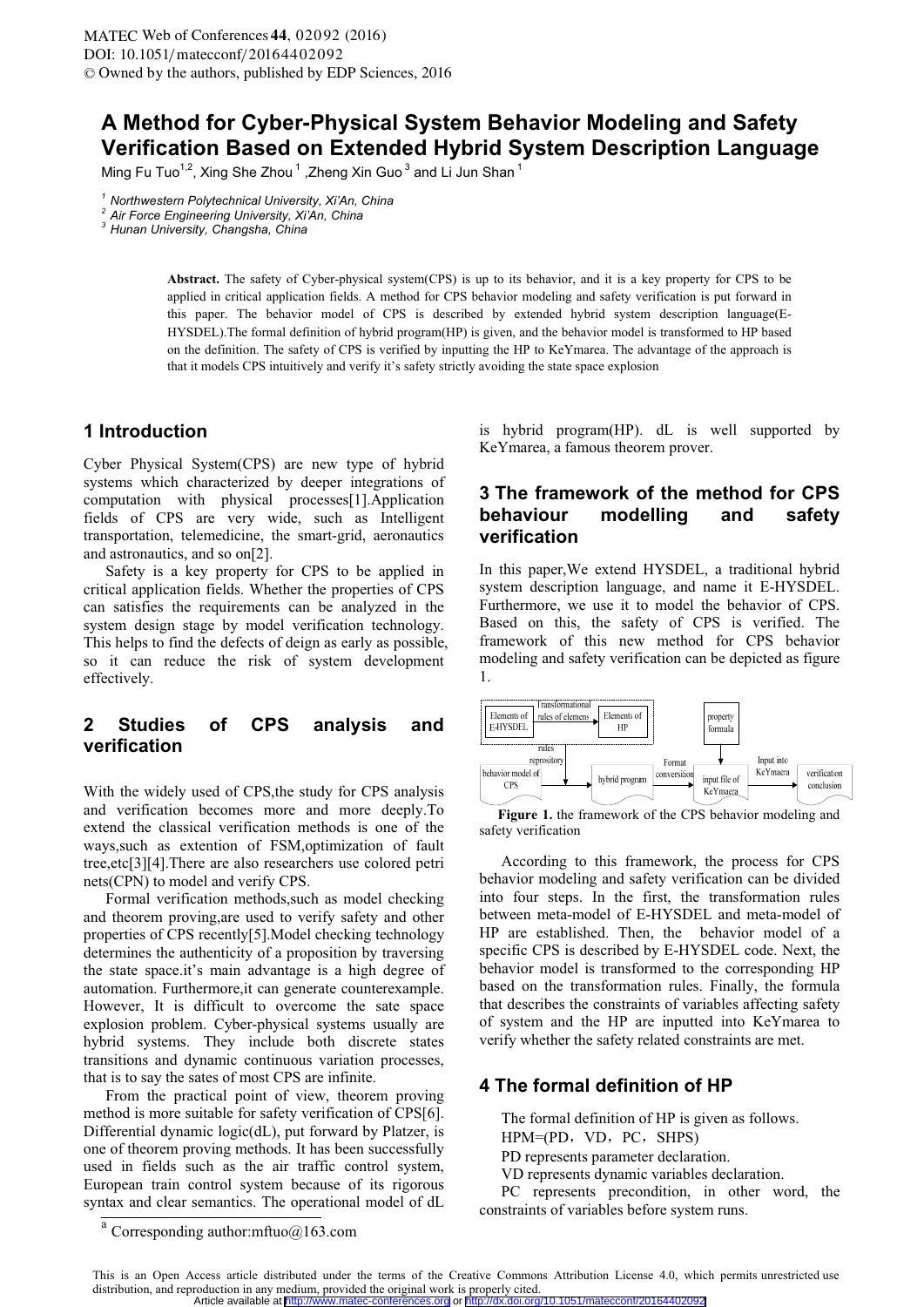}

}

SHPS represent the set of sub hybrid program. Each SHP is defined as follows.

 $SHP = (MS, DTS, CTS)$ 

MS represents set of discrete states.

DTS represents set of transitions of discrete states, that is transitions between modes.

CTS represents set of dynamic processes, it describes the continuous change in a single mode.

Some transformational rules are set up based on this formal definition.

### **5 Application case**

Room temperature control system is one of typical CPS(Fig 2).There two persons, a heater, a air conditioning, a window in room. These equipments can affect the room temperature.T1 represents the temperature of place where person 1 stay.T2 represents the temperature of place where person 2 stay. Tamb represents the temperature outside the window. Uhot represents heater power flow when it is on. Ucold represents air conditioning power flow when it is on.

The person 1 turns the heater(air conditioning) on whenever he is cold(heat).If person 2 is cold he turns the heater on unless person 1 is heat. If person 2 is heat he turns the air conditioning on unless person 1 is cold. Otherwise, heater and air conditioning are off.



**Figure 2.** the room temperature system

The changes of T1 and T2 can be expressed by the following equations.

 $T1' = -alpha1phal*(T1-Tamb)+kl*(uhot-ucold)$ 

 $T2' = -\alpha Iph\alpha^{2*}(T2-Tamb)+k2*(ubot-ucold)$ 

In these equations,  $Ts=0.5$ , alpha $1 = 1$ , alpha $2 =$ 0.5. k1 = 0.8. k2 = 0.4. Thot1 = 30. Tcold1 = 15. Thot2 = 35, Tcold2 = 10, Uc = 2, Uh = 2.

We will verify the conclusion that state  $10\leq T1$ ,  $T2\leq$ 15 is not reachable on condition that  $10 \leq$ Tamb $\leq$ 30 and the initial state is  $35 \leq T1$ ,  $T2 \leq 40$ .

The behavior model of temperature control system is described by the following E-HYSDEL codes. SYSTEM heatcool {

INTERFACE {

 STATE { REAL T1 [-10,50]; REAL T2 [-10,50]; } INPUT { REAL Tamb [-10,50]; } OUTPUT {

```
REAL y1; 
          REAL y2; 
 } 
    PARAMETER 
  { 
      REAL Ts=0.5, alpha1=1, alpha2=0.5, k1=0.8,
k2=0.4;
    REAL Thot1=30, Tcold1=15, Thot2=35, Tcold2=10,
Uc=2, Uh=2; 
    } 
IMPLEMENTATION { 
     AUX { 
         REAL uhot, ucold,t; 
          BOOL hot1, hot2, cold1, cold2; 
     } 
    AD { hot1 = T1 >=Thot1;
           hot2 = T2 \geq Thot2;
           \text{cold1} = \text{T1} \leq \text{Tcold1}:
           cold2 = T2 \leq Tcold2;
      } 
DA { uhot = \{IF \text{ cold1 } | \text{ (cold2 > hot1)} \text{ THEN Uh}ELSE 0 
}; 
      ucold = \{IF \text{ hot1 } | \text{ (hot2 & -cold1)} \text{ THEN } Uc \text{ ELSE} \}0\}; }
      CONTINUOUS { 
          T1 = T1+Ts*(-alpha1*(T1-Tamb)+k1*(ubot-ucold)); 
          T2 = T2+Ts*(-alpha2*(T2-Tamb) +k2*(ubot-ucold); } OUTPUT {y1=T1; 
                 v2=T2;
     } 
     } 
    The behavior model is transformed to the following 
HP based on the former transformational rules. 
heatcool\equiv (S1\cupS2) *
S1 \equiv (
```
Tamb=\*;?(Tamb $\geq$ 10 $\land$ Tamb $\leq$ 30);  $if((T1 \le Tcold1) \lor (T2 \le Tcold2 \land \neg T1 \ge Thot1))$  $uhot:=Uh$ : else uhot:=0;  $if((T1 \geq Thot1) \vee (T2 \geq Thot2 \wedge \neg T1 \leq Tcold1))$ ucold:=Uc; else ucold:=0;  $T1'$  = -alpha1\*(T1-Tamb)+k1\*(uhot-ucold),t' =1; )  $S2\equiv($ Tamb=\*;?(Tamb $\geq$ 10 $\land$ Tamb $\leq$ 30); if((T1 $\le$ Tcold1) $\vee$ (T2 $\le$ Tcold2 $\wedge$ ¬T1 $\ge$ Thot1)) uhot:=Uh; else uhot: $=0$ ; if((T1 $\ge$ Thot1) $\lor$ (T2 $\ge$ Thot2 $\land$  $\neg$ T1 $\le$ Tcold1)) ucold:=Uc; else